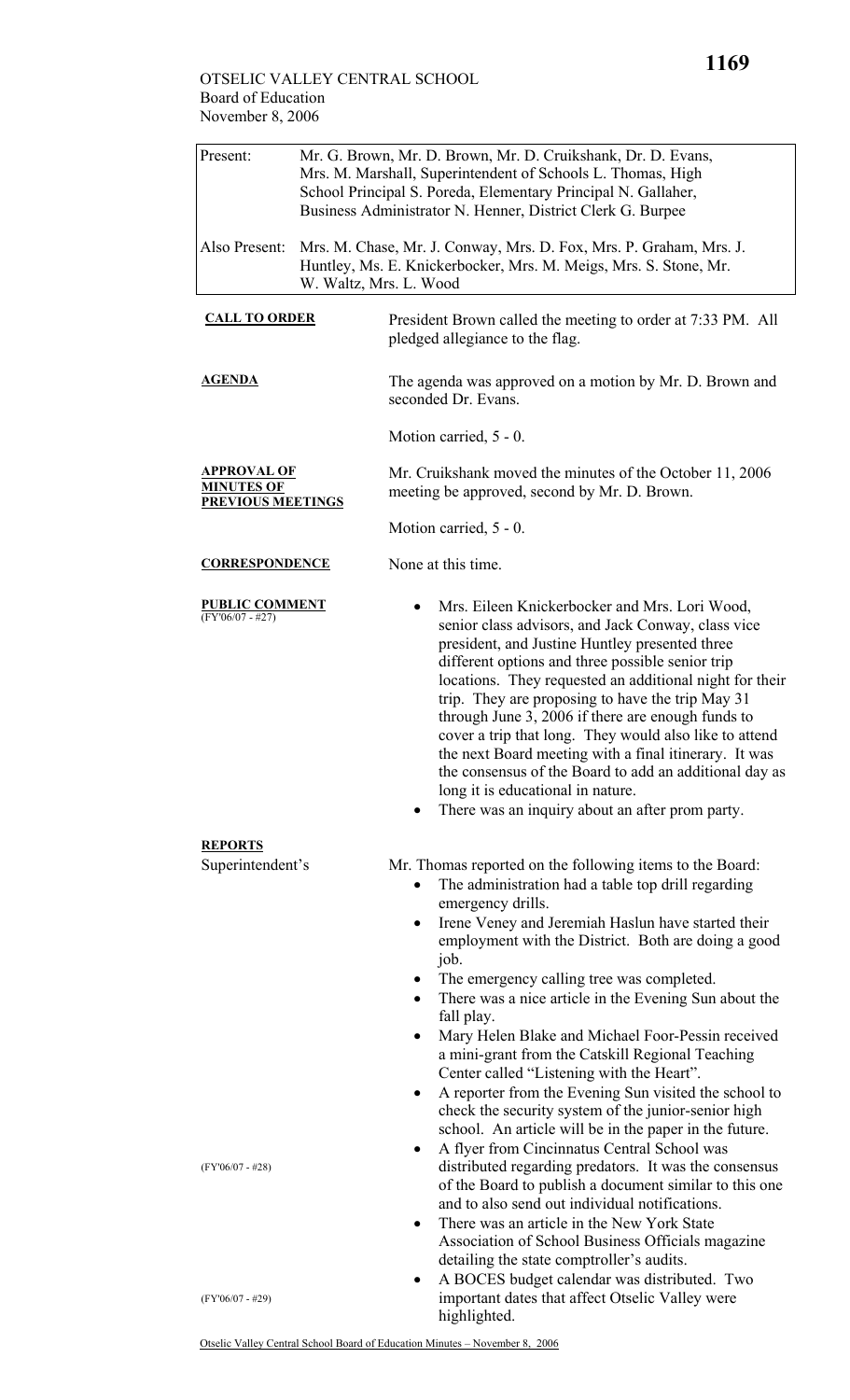|                                                                                                                | <b>1170</b>                                                                                                                                                                                                                                                                                                                                                                                                                                                                                                                                                                                                                                                                                                                                                                                                                                                                                                                                                                                                                                                                                   |
|----------------------------------------------------------------------------------------------------------------|-----------------------------------------------------------------------------------------------------------------------------------------------------------------------------------------------------------------------------------------------------------------------------------------------------------------------------------------------------------------------------------------------------------------------------------------------------------------------------------------------------------------------------------------------------------------------------------------------------------------------------------------------------------------------------------------------------------------------------------------------------------------------------------------------------------------------------------------------------------------------------------------------------------------------------------------------------------------------------------------------------------------------------------------------------------------------------------------------|
|                                                                                                                | An update about the demographic survey which could<br>be conducted by Dr. Paul Seversky of the School<br>Boards Association. There is still a question about<br>the cost.<br>A conference call with BCK Architects, Nancy<br>$\bullet$<br>Henner and Mr. Thomas was held. There were<br>questions about the meaning of incidental costs<br>regarding facilities planning.                                                                                                                                                                                                                                                                                                                                                                                                                                                                                                                                                                                                                                                                                                                     |
| <b>Business</b><br>Administrator's                                                                             | Ms. Henner reported on the following:<br>An update on facilities planning process. An RFP is<br>٠<br>not needed to get three estimates for the planning<br>survey.                                                                                                                                                                                                                                                                                                                                                                                                                                                                                                                                                                                                                                                                                                                                                                                                                                                                                                                            |
| $(FY'06/07 - #30)$                                                                                             | Tax collection by the District is officially over. She<br>$\bullet$<br>distributed a chart comparing the last two years of<br>collection.<br>A decision by December 31, 2006 by the audit<br>$\bullet$<br>committee is needed for an RFP for the internal audit<br>proposal.<br>Microcheck, the cafeteria management system, is up<br>and running.                                                                                                                                                                                                                                                                                                                                                                                                                                                                                                                                                                                                                                                                                                                                            |
| Elementary Principal's                                                                                         | Ms. Gallaher reported on the following:<br>There is no presentation at this meeting due to teacher<br>$\bullet$<br>illness.                                                                                                                                                                                                                                                                                                                                                                                                                                                                                                                                                                                                                                                                                                                                                                                                                                                                                                                                                                   |
| <b>High School</b><br>Principal's<br>Board Member's<br>$(FY'06/07 - #31)$                                      | Mr. Poreda reported on the following items:<br>He attended the Technology Committee Meeting. The<br>revised web site is operational.<br>The LINKS committee met and reviewed a resource<br>$\bullet$<br>book for technical writing.<br>Safety issues have been discussed.<br>$\bullet$<br>He is still working with the senior committee<br>$\bullet$<br>regarding senior privileges.<br>• He will be attending a leadership conference next<br>week in Cortland with student council representatives.<br>Mr. D. Brown reported on the Chenango County<br>$\bullet$<br>School Boards Association Dinner. The topic was the<br>Statewide School Finance Consortium.<br>The next newsletter was discussed. The deadline is<br>$\bullet$<br>approaching.<br>Mr. G. Brown received a letter from NYSSBA<br>$\bullet$<br>thanking the District for being a member and outlined<br>the services provided.<br>Mrs. Marshall inquired about the new ruling for<br>$\bullet$<br>cheerleading. As of now, it is a ruling for the<br>Southern Tier Athletic Council and doesn't affect<br>Otselic Valley. |
| <b>FINANCIAL REPORTS</b>                                                                                       | The warrants were distributed for review.                                                                                                                                                                                                                                                                                                                                                                                                                                                                                                                                                                                                                                                                                                                                                                                                                                                                                                                                                                                                                                                     |
| <b>OLD BUSINESS</b><br>Policy Manual - Third<br>Reading and Adoption<br>- Non-Sufficient<br>Funds Policy #6670 | This meeting constitutes the third reading of the non-<br>sufficient funds policy #6670, of the Otselic Valley Central<br><b>School Policy Manual</b><br>Motion by Mrs. Marshall, upon the recommendation of the<br>Superintendent of Schools, to adopt the non-sufficient funds<br>policy of the Otselic Valley Central School Policy Manual.<br>Second by Mr. Cruikshank.<br>Motion carried, 5 - 0.                                                                                                                                                                                                                                                                                                                                                                                                                                                                                                                                                                                                                                                                                         |
| Policy Manual – Third<br>Reading and Adoption<br>- School Food Service<br>Program Policy,<br>#5560             | This meeting constitutes the second reading of the School<br>Food Service Program Policy, #5560, of the Otselic Valley<br>Central School Policy Manual.<br>Motion by Mrs. Marshall, upon the recommendation of the<br>Superintendent of Schools, to adopt the school food service                                                                                                                                                                                                                                                                                                                                                                                                                                                                                                                                                                                                                                                                                                                                                                                                             |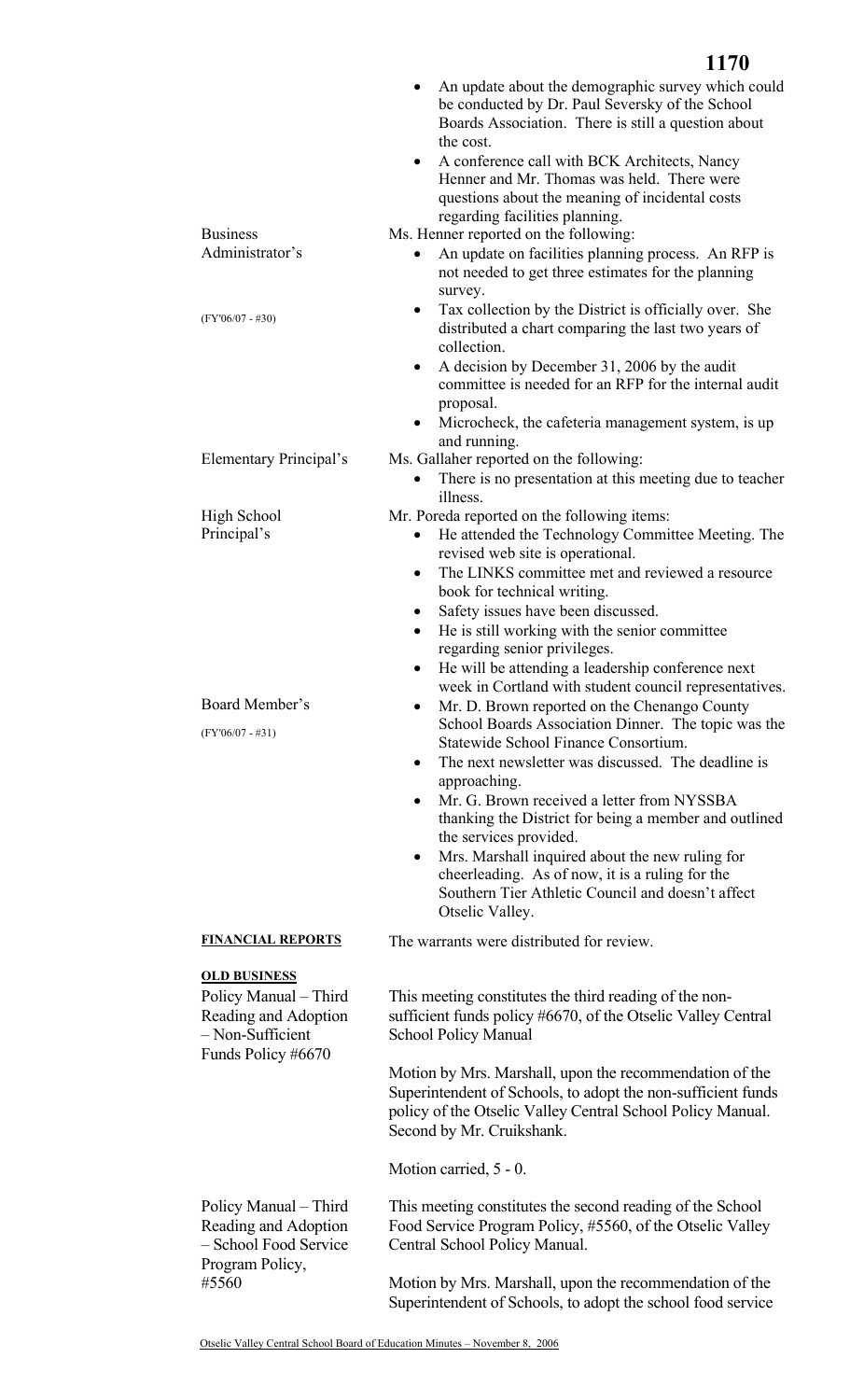**1171** program policy, #5560 of the Otselic Valley Central School Policy Manual. Second by Dr. Evans. Motion carried, 5 - 0.

This meeting constitutes the third reading of the Use of District Credit Card Policy, #5321, of the Otselic Valley Central School Policy Manual.

Motion by Dr. Evans, upon the recommendation of the Superintendent of Schools, to adopt the use of district credit card policy, #5321, of the Otselic Valley Central School Policy Manual. Second by Mrs. Marshall.

Motion carried, 5 - 0.

## **NEW BUSINESS**

Policy Manual – Third Reading and Adoption – Use of District Credit Card

Policy, #5327

Personnel Recommendations Motion by Mrs. Marshall, upon the recommendation of the Superintendent of Schools, to approve the following personnel recommendations:

| <b>Susan Scanlon</b>  | Conditional        |                  |
|-----------------------|--------------------|------------------|
|                       | appointment        |                  |
|                       | pending            |                  |
|                       | clearance from     |                  |
|                       | the State          |                  |
|                       | Education          |                  |
|                       | Department as a    |                  |
|                       | substitute food    |                  |
|                       | service helper     |                  |
| Winifred              | Appointment as a   | At a stipend of  |
| Sortman               | spring musical     | $$1,391.00$ plus |
|                       | director for the   | experience       |
|                       | orchestra          | $(\$208.65)$     |
| Winifred              | Appointment as a   | At a stipend of  |
| Sortman               | spring musical     | \$1,391.00       |
|                       | director for the   |                  |
|                       | actors             |                  |
| <b>Allison Swayze</b> | Conditional        |                  |
|                       | appointment        |                  |
|                       | pending            |                  |
|                       | clearance from     |                  |
|                       | the State          |                  |
|                       | Education          |                  |
|                       | Department as a    |                  |
|                       | substitute teacher |                  |
| Coy Dubik             | Conditional        |                  |
|                       | appointment        |                  |
|                       | pending            |                  |
|                       | clearance from     |                  |
|                       | the State          |                  |
|                       | Education          |                  |
|                       | Department as a    |                  |
|                       | substitute teacher |                  |
| <b>Trevor Rohlin</b>  | Appointment as     | At a stipend of  |
|                       | the shot clock     | \$23.00 per game |
|                       | operator for all   |                  |
|                       | home junior        |                  |
|                       | varsity and        |                  |
|                       | varsity basketball |                  |
|                       | games              |                  |

Second by Dr. Evans.

Motion carried, 5 - 0.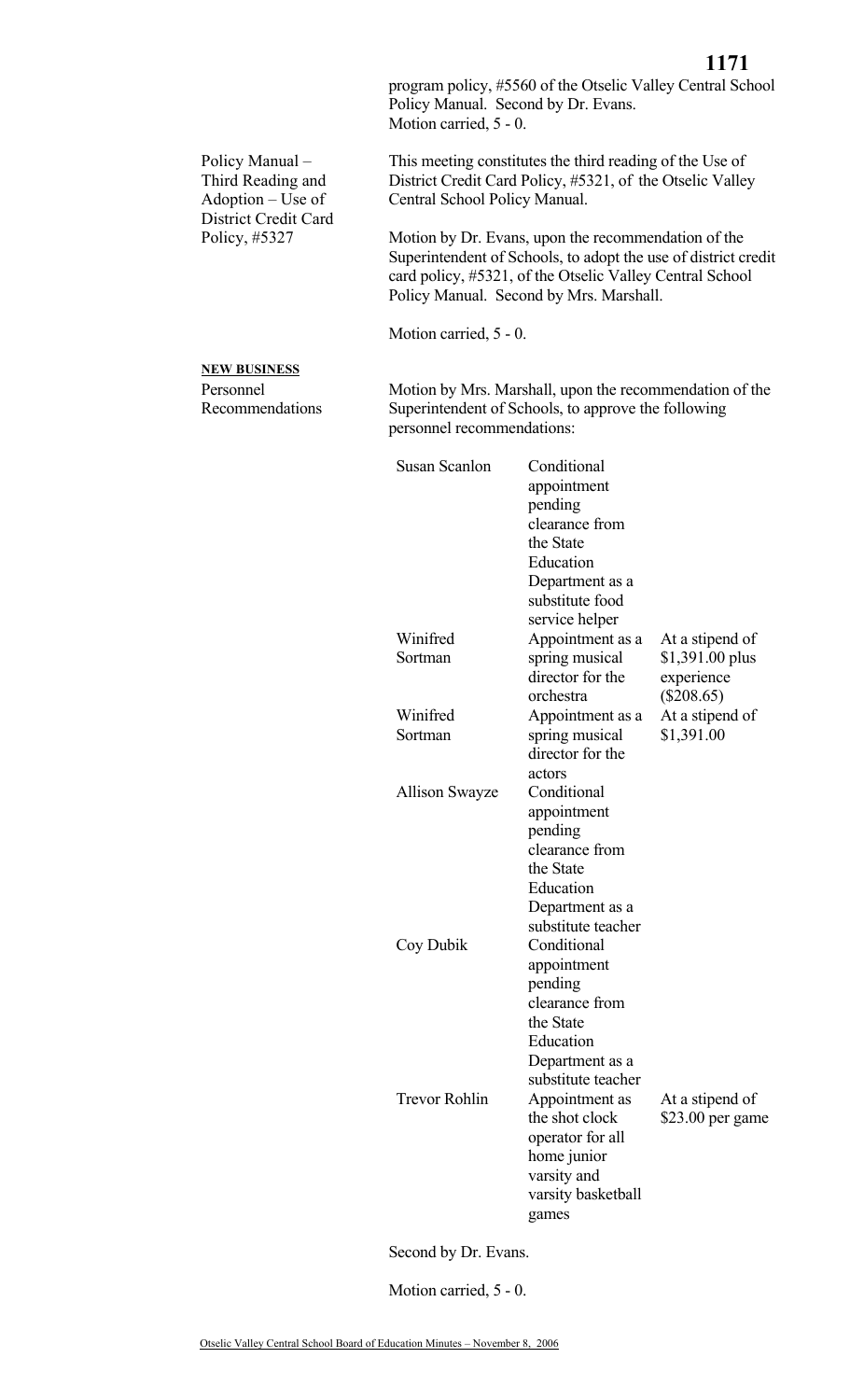|                                                      | 1172                                                                                                                                                                                                                                                                                                                                                                                                                                                  |
|------------------------------------------------------|-------------------------------------------------------------------------------------------------------------------------------------------------------------------------------------------------------------------------------------------------------------------------------------------------------------------------------------------------------------------------------------------------------------------------------------------------------|
| Senior Citizen's<br>Exemption                        | Motion by Mr. D. Brown, upon the recommendation of the<br>Superintendent of Schools, to approve the senior citizen's<br>exemption for 2007-2008, using the sliding scare of<br>\$9,200.00 - \$14,900.00. Second by Mr. Cruikshank.                                                                                                                                                                                                                    |
|                                                      | Motion carried, 5 - 0.                                                                                                                                                                                                                                                                                                                                                                                                                                |
| Committee on Special<br>Education<br>Recommendations | Motion by Mr. D. Brown, to accept the recommendations of<br>the Committee on Special Education for the meetings of<br>October 2, October 10, October 24, October 30, and October<br>31, 2006. Second by Dr. Evans.                                                                                                                                                                                                                                    |
|                                                      | Motion carried, 5 - 0.                                                                                                                                                                                                                                                                                                                                                                                                                                |
| Certification of Return<br>Taxes                     | Motion by Mr. G. Brown, upon the recommendation of the<br>Superintendent of Schools, to adopt the following<br>resolution:                                                                                                                                                                                                                                                                                                                            |
|                                                      | WHEREAS, the Collector of the District has returned to<br>this Board an account of the taxes uncollected by her<br>containing a description of the lands upon which such<br>taxes were unpaid as the tax so assessed; and with her oath<br>that the taxes mentioned in such account remain unpaid<br>and that, after diligent efforts, she has been unable to<br>collect the same, all pursuant to Sections 1330 of the Real<br>Property Tax Law; and |
|                                                      | WHEREAS, this Board has compared the account of said<br>Collector dated November 8, 2006, with the original tax<br>list heretofore delivered to such Collector, and find such to<br>be a true transcript of such original tax list and such<br>account to be correct;                                                                                                                                                                                 |
|                                                      | NOW, THEREFORE, be it                                                                                                                                                                                                                                                                                                                                                                                                                                 |
|                                                      | RESOLVED, that this Board does hereby find that the<br>account of the Collector, dated November 8, 2006, and<br>described above is correct and that the account returned to<br>this Board by such collector is a true transcript of the<br>original list, and be it further                                                                                                                                                                           |
|                                                      | RESOLVED, that pursuant to Sections 1330 of the Real<br>Property Tax Law, the Collector of the Otselic Valley<br>Central School District, New York, is hereby credited in<br>his accounts with the amount of such returned school taxes,                                                                                                                                                                                                              |

being in the amount of \$780,438.56 (Chenango \$152,123.00, Madison \$114,244.84, Chenango State Lands \$514,070.72)

FURTHER RESOLVED, that the President of the Board be and hereby is authorized and empowered to certify to the correctness of the account of unpaid taxes so returned to this Board by said Collector and such President be and he hereby is directed to transmit to the tax enforcement officer of the County of Madison, the certified account of taxes unpaid on real estate within said county, and to the County Treasurer of Chenango County , New York, a certified account of the taxes returned by said Collector as unpaid on real estate located within said county; and be it further

RESOLVED, said County Treasurers shall proceed to collect such unpaid taxes in the manner prescribed by the Real Property tax Law.